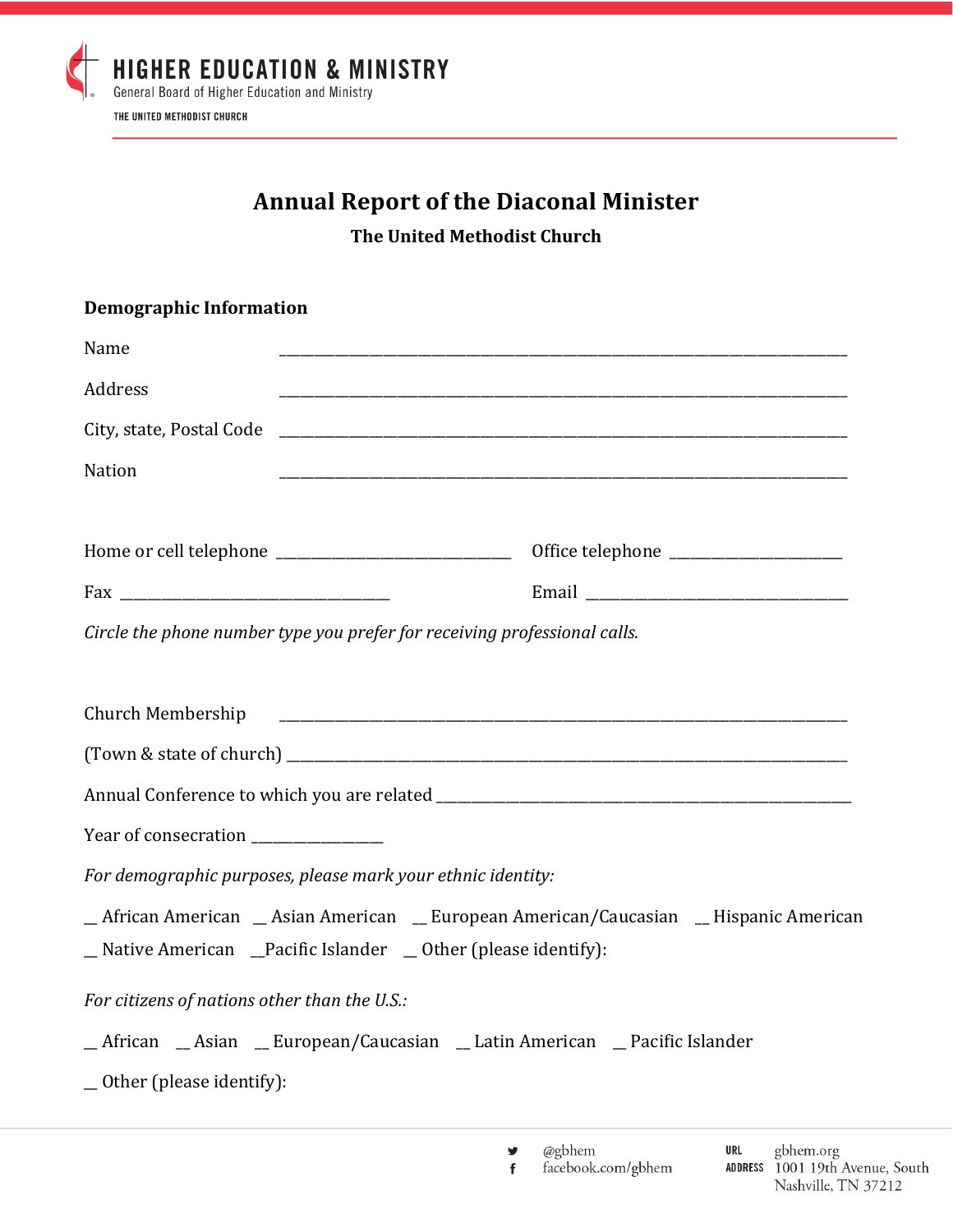## **Appointment Information**

Position/Appointment (title, employer, city and state):

Have you changed your appointment in the past year?

 $Area(s)$  of certification, licensing, or specialization:

Date of most recent renewal of certification or licensing:

Are you on leave? If so, what year did this leave begin?

Please reflect on the ways have practiced servant ministry in the church and world in the past year. Use additional pages if necessary.